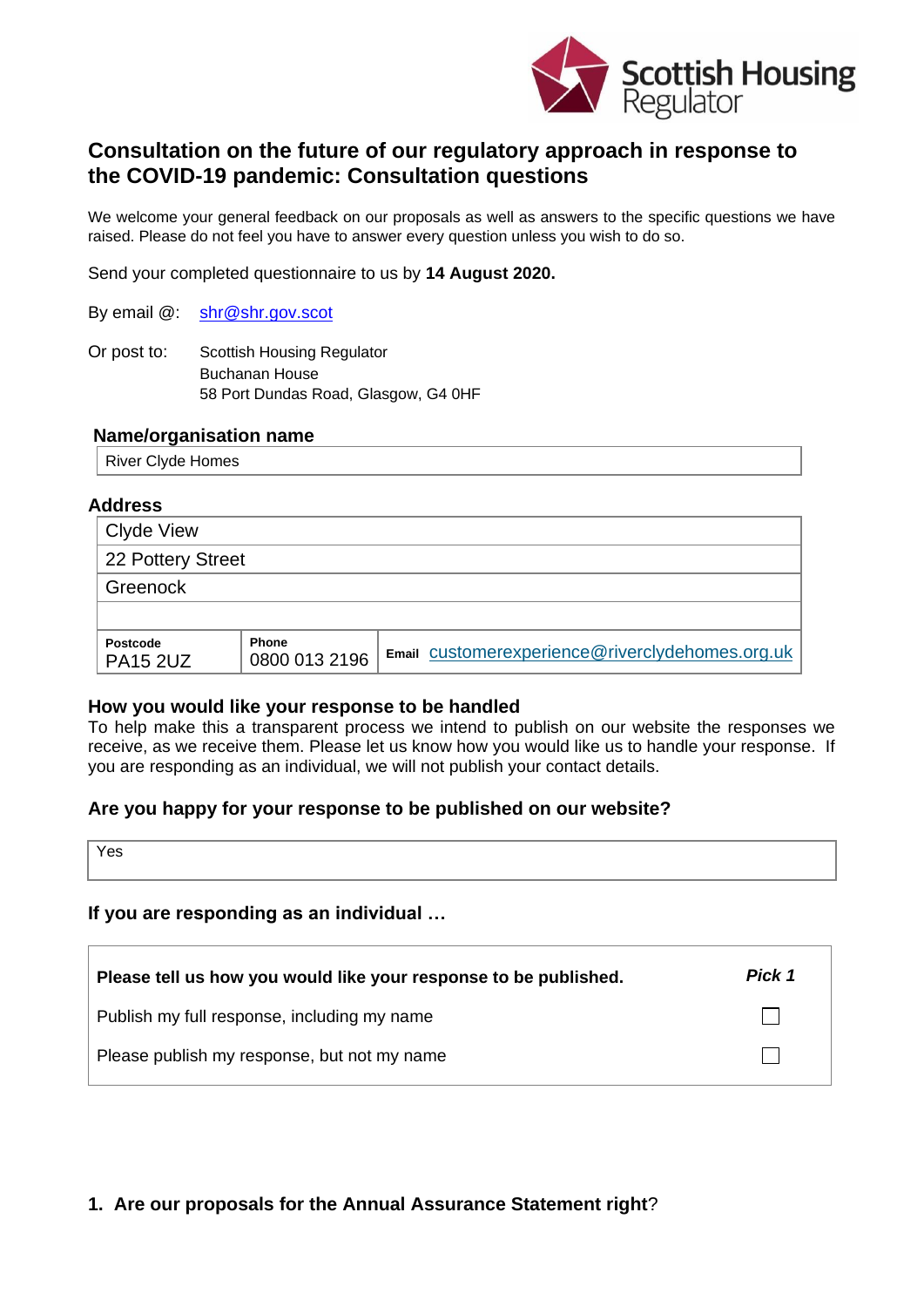## **2. Should we publish advisory guidance to assist landlords to adapt their approach to the submission of the AAS?**

YES. Additional guidance in relation to the Annual Assurance Statement would be welcome

### **3. Would you like to make any other comments or suggestions about our approach to getting Annual Assurance Statements?**

With heightened risk from the COVID-19 pandemic, perhaps additional disclosures may be provided (e.g. monthly status of Gas safety compliance).

Generally, perhaps the assurance sign-off can be more frequent, given the potential for change to impact at short notice. E.g. a six monthly positive confirmation rather than annual.

From a compliance perspective, we would welcome clarity on how the SHR intends to consider assurance particularly around Health and Safety compliance matters; financial viability and involvement of tenants and residents.

# **4. Are our proposals for the publication of Charter performance right?**

**YES** 

## **5: Would you like to make any other comments or suggestions about our approach to the publication of Charter performance?**

We are comfortable with the proposed timescales. As part of the process last year we undertook an exercise to obtain feedback on the publication of our performance information and have incorporated the comments received into the publication for this year.

# **6: Are our proposals for the publication of Engagement Plans and regulatory status right?**

YES